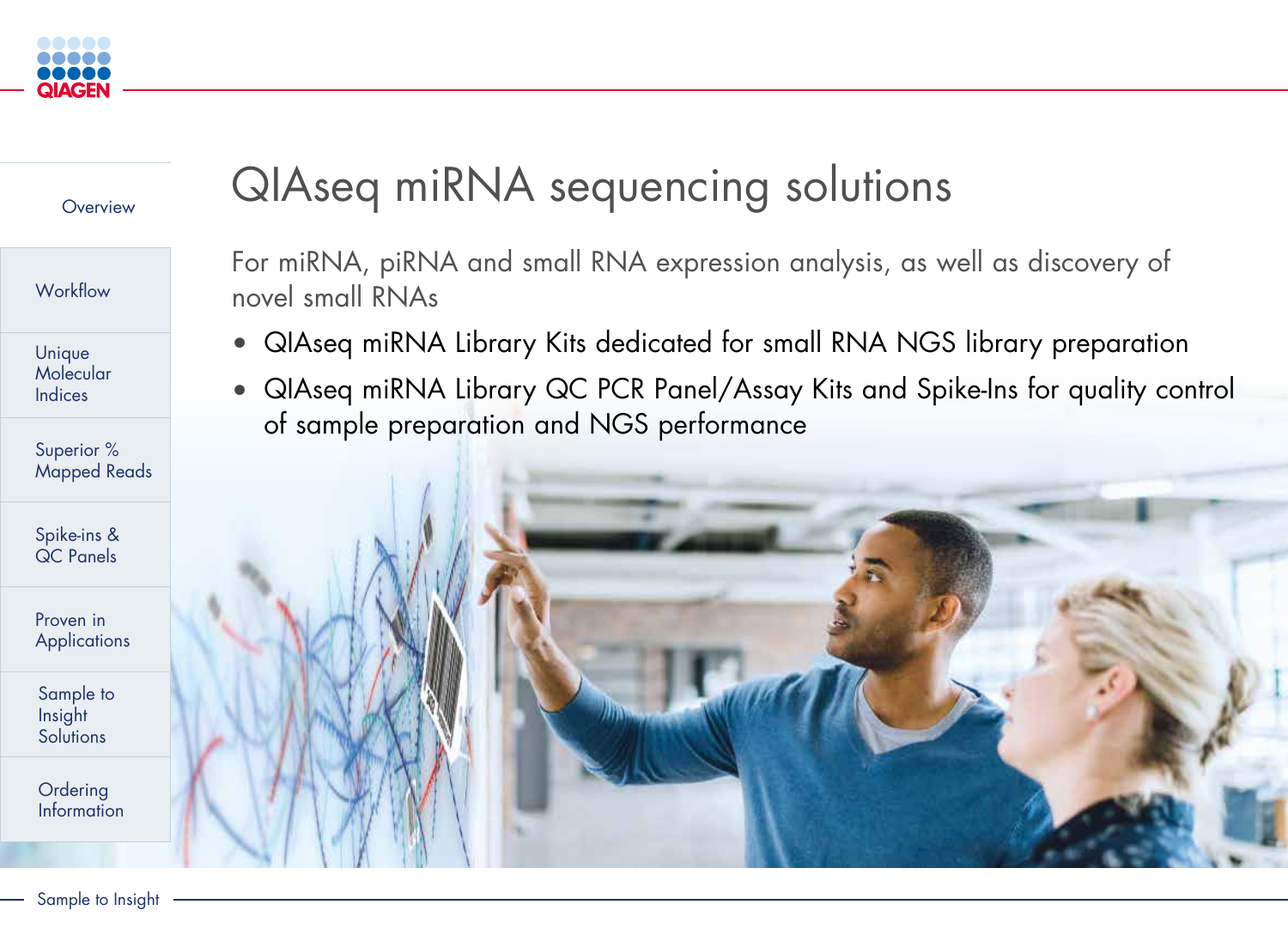QIAseq miRNA sequencing solutions

• Broad input range from 1–500 ng

Sample to Insight

- Suited for biofluids, low-input, FFPE and any tissue samples
- Fast 1-day workflow
- Blocks human Y4 small RNA from the NGS library

<span id="page-1-0"></span>









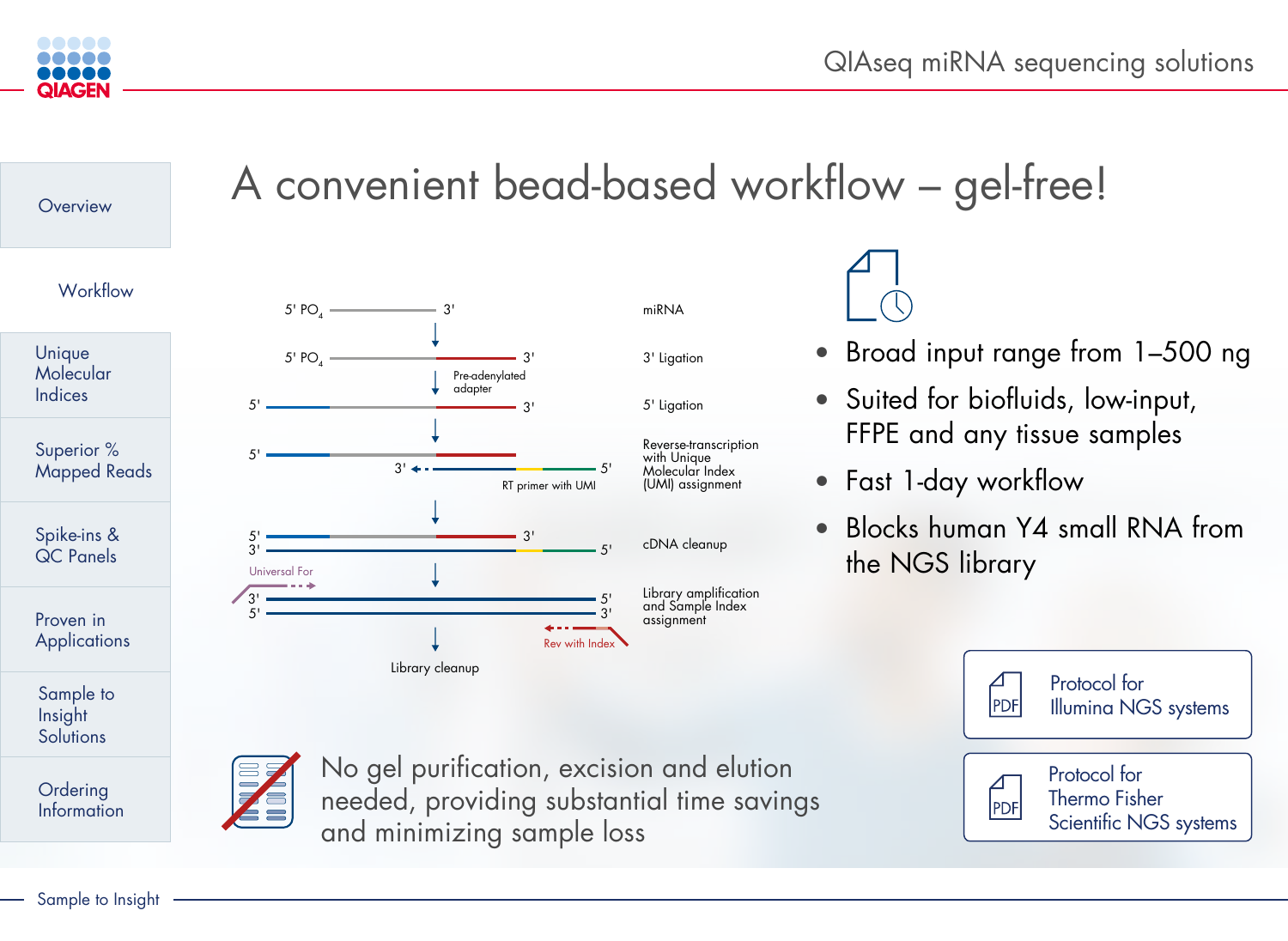



<span id="page-2-0"></span>

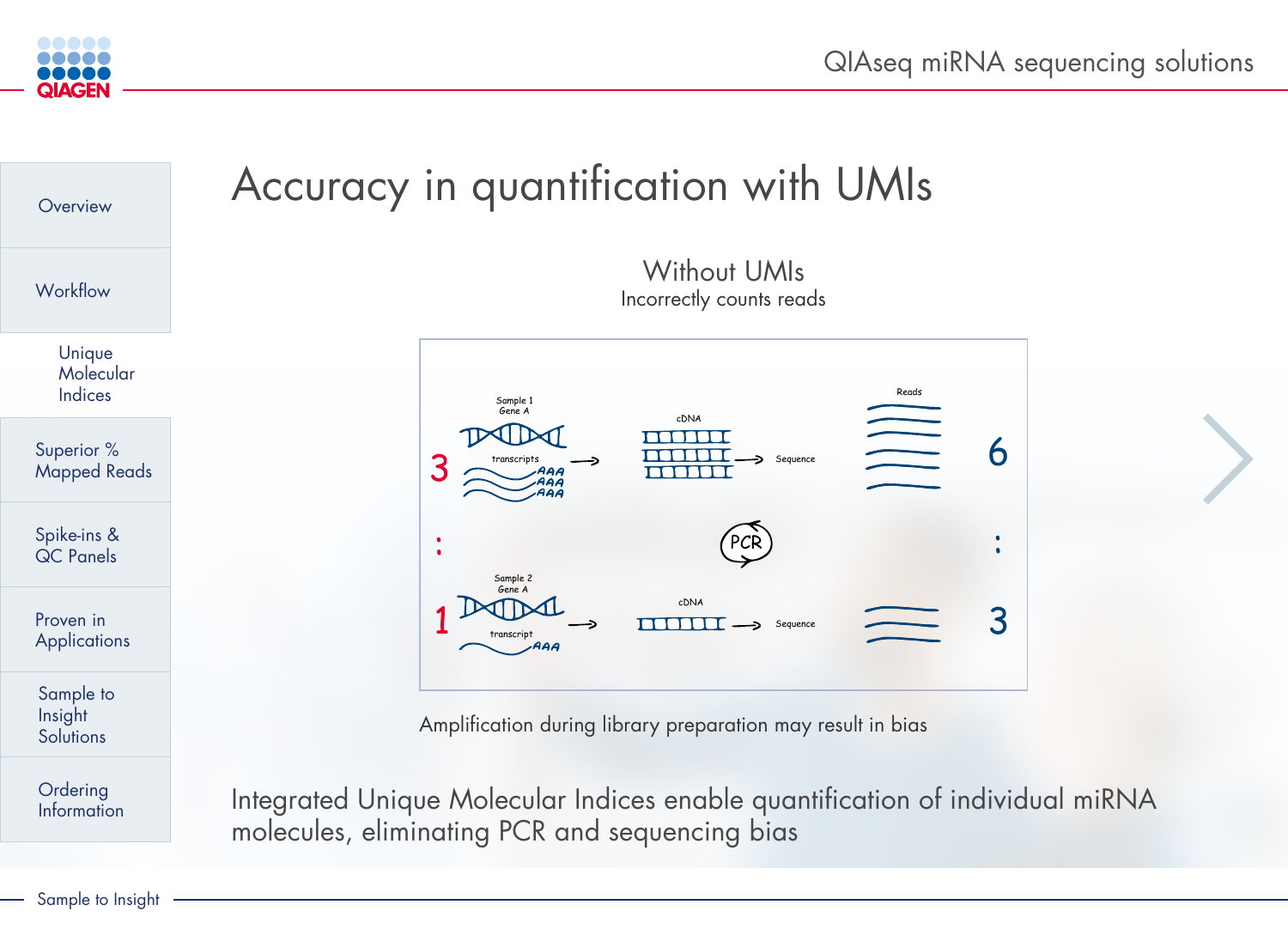

<span id="page-3-0"></span>



Integrated Unique Molecular Indices enable quantification of individual miRNA molecules, eliminating PCR and sequencing bias



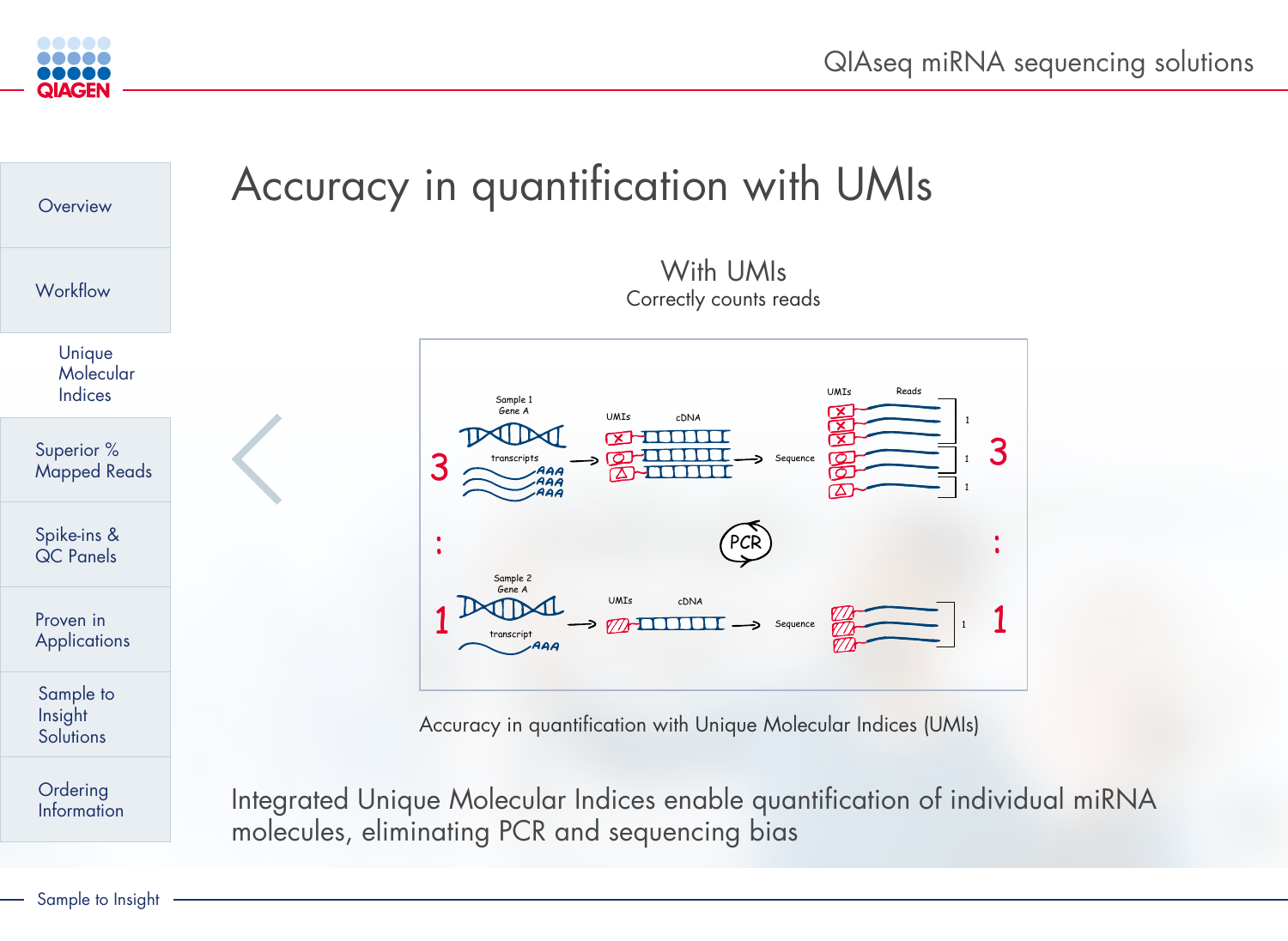

<span id="page-4-0"></span>



# Unrivalled performance





|                          | <b>NEXTflex</b><br>(Bioo Scientific) | <b>SMARTer</b><br>(Clontech/Takara) | <b>NEBNext</b><br>(New England Biolabs) | <b>QIAs</b><br><b>(QIAG</b> |
|--------------------------|--------------------------------------|-------------------------------------|-----------------------------------------|-----------------------------|
| Sequencing bias          |                                      |                                     |                                         |                             |
| <b>Adapter dimers</b>    |                                      |                                     |                                         |                             |
| % miRNA reads            |                                      |                                     |                                         |                             |
| <b>hY RNA inhibition</b> |                                      |                                     |                                         |                             |
| Workflow convenience     |                                      |                                     |                                         |                             |

QIAseq miRNA Library Kit outperforms other miRNA-seq kits on the market – evaluated as the leading solution for miRNA biomarker detection by NGS

Summary of the comparison for the sRNA-seq library preparation protocols. Green ticks indicate a satisfying performance and yellow ticks an average performance in the respective category. Red crosses either signify a performance below average, or in the case of YRNA inhibition, the option is not available.

Adapted from Coenen-Stass et al. (2018) Evaluation of methodologies for miRNA biomarker detection. RNA Biol, 15 (8), 1133.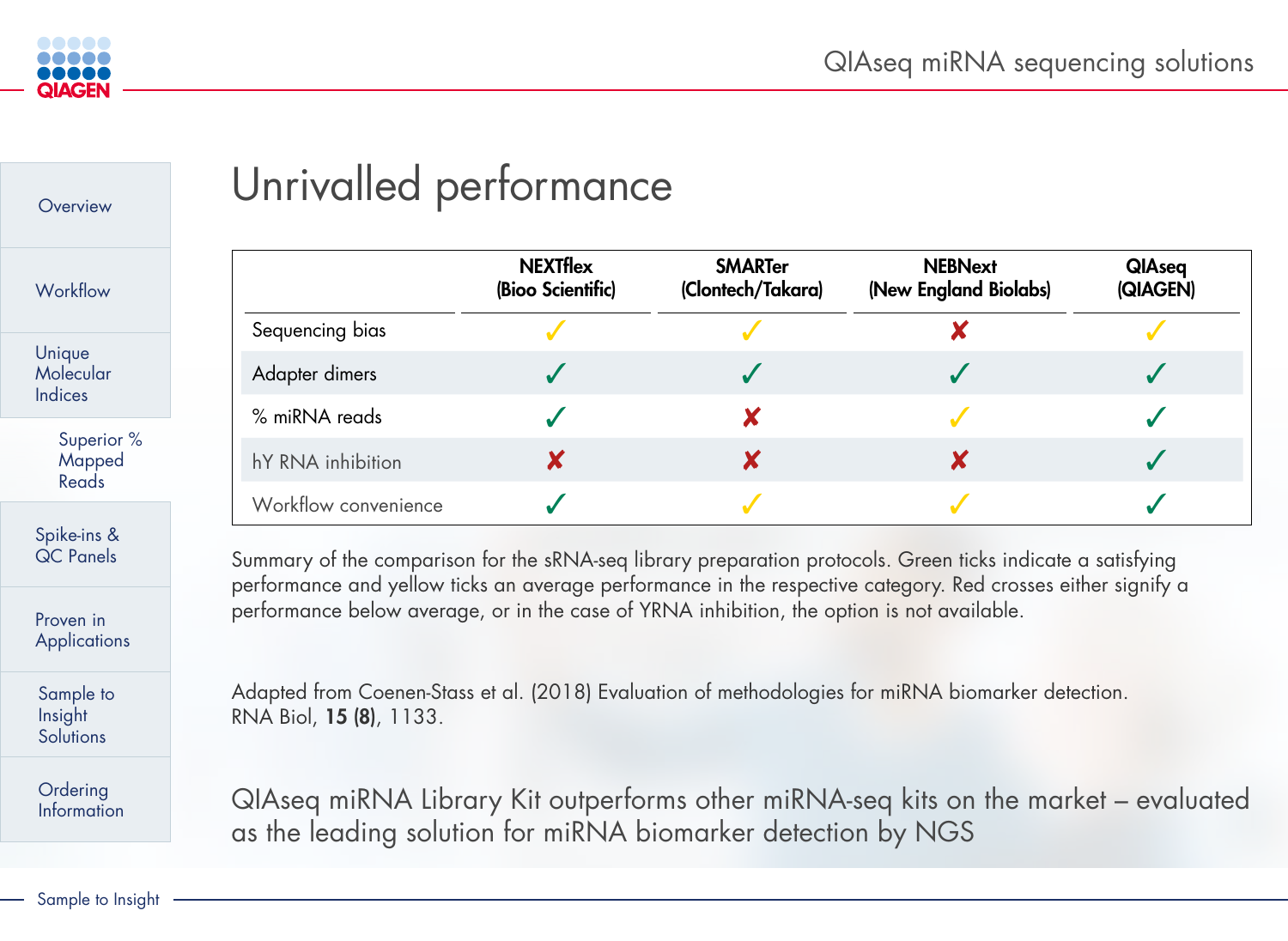<span id="page-5-0"></span>



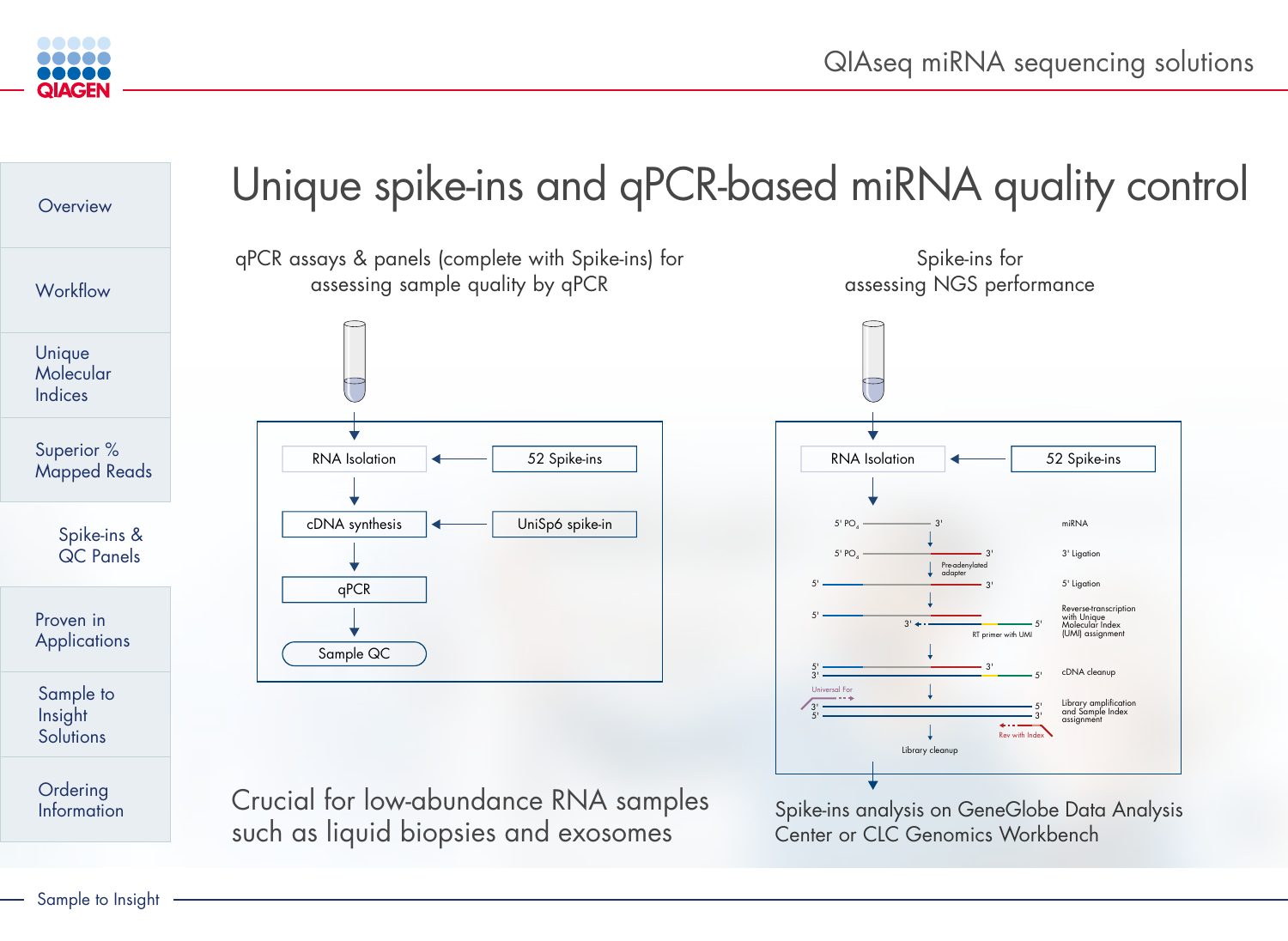<span id="page-6-0"></span>

## **[Overview](#page-0-0)**

**[Workflow](#page-1-0)** 

Sample to Insight

[Sample to](#page-7-0)  Insight **Solutions** 

Superior % [Mapped Reads](#page-3-0)

**Ordering** [Information](#page-8-0)

Proven in **Applications** 

[Spike-ins &](#page-5-0)  QC Panels

Unique **Molecular** Indices

# Proven performance, peer-reviewed, accepted method



## [Evaluation of methodologies for miRNA biomarker detection:](https://www.ncbi.nlm.nih.gov/pmc/articles/PMC6161688/)

• Coenen-Stass et al. (2018) Evaluation of methodologies for miRNA biomarker detection.

RNA Biol, 15(8), 1133.

## [Stem cell research:](https://www.nature.com/articles/s41598-018-29477-5)

• Mieczkowska et al. (2018) Immunophenotyping and transcriptional profiling of in vitro cultured human adipose tissue derived stem cells. Scientific Reports, 8, 11339.

## [Cancer research:](https://academic.oup.com/jcem/article/103/9/3522/5041928)

• Decmann et al. (2018) MicroRNA expression profiling in Adrenal Myelolipoma.

J Clin Endocrinol Metab. 103(9), 3522.

## [Cardiovascular research:](https://www.ncbi.nlm.nih.gov/pmc/articles/PMC6208887/)

• Janaszak-Jasiecka et al. (2018) eNOS expression and NO release during hypoxia is inhibited by miR-200b in human endothelial cells. Angiogenesis. 21(4), 711.

## [Extracellular vesicles:](https://www.ncbi.nlm.nih.gov/pmc/articles/PMC5936971/)

• Eichenberger et al. (2018) Hookworm secreted extracellular vesicles interact with host cells and prevent inducible colitis in mice. Front. Immunol. 9, 850.





Cited in several high-profile studies in diverse applications as an effective methodology for small RNA-seq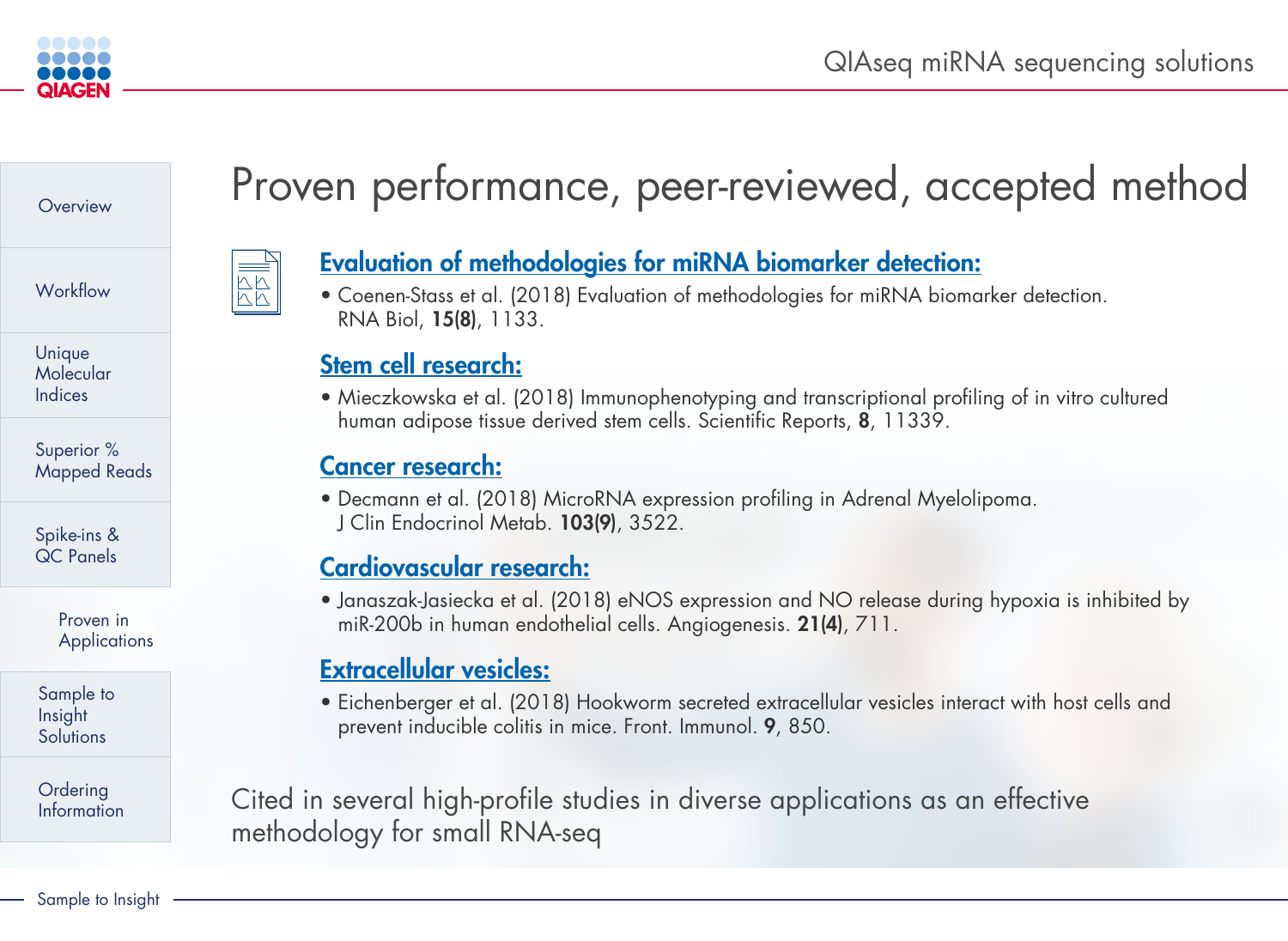<span id="page-7-0"></span>



## Sample to Insight for optimized miRNA biomarker

# discovery

miRNA sequencing for new biomarker discovery:

• Complete RNA sequencing service covering everything from initial consultation to advanced data analysis

- QIAseq miRNA Library Kit
- QIAseq miRNA Library QC Spike-ins
- QIAseq miRNA Library QC PCR Panel and Assays

- miRNeasy FFPE Kit, miRNeasy Micro and Mini Kits
- [miRNeasy Serum/Plasma Advanced Kit](https://www.qiagen.com/us/resources/download.aspx?id=0e395e28-f357-45cf-86a4-7b2d62d370b0&lang=en)

Our RNA experts do the work for you:







 Efficient isolation of miRNA without compromising integrity: